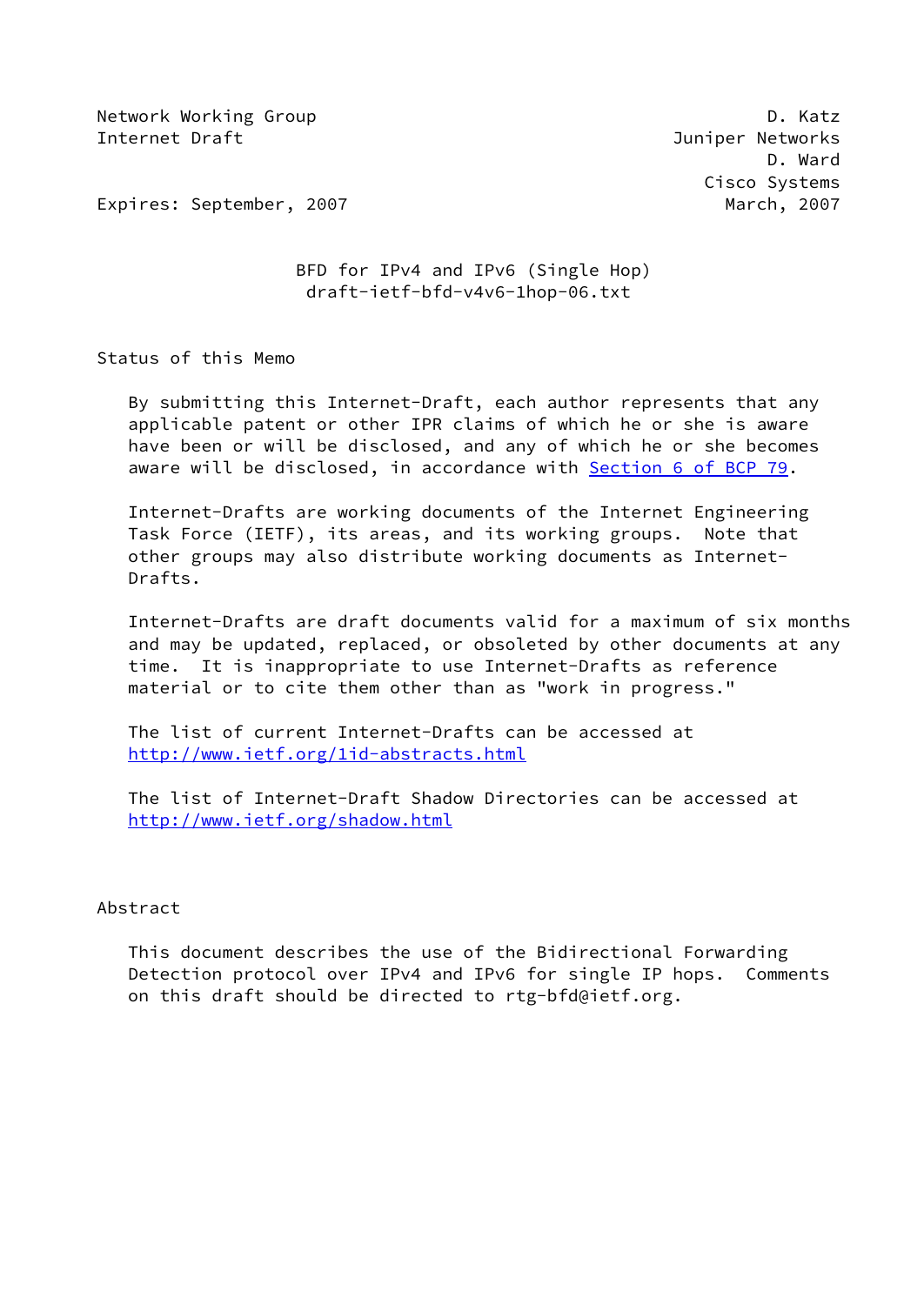Internet Draft BFD for IPv4 and IPv6 (Single Hop) March, 2007

Conventions used in this document

 The key words "MUST", "MUST NOT", "REQUIRED", "SHALL", "SHALL NOT", "SHOULD", "SHOULD NOT", "RECOMMENDED", "MAY", and "OPTIONAL" in this document are to be interpreted as described in [RFC-2119](https://datatracker.ietf.org/doc/pdf/rfc2119) [KEYWORDS].

# <span id="page-1-0"></span>[1](#page-1-0). Introduction

One very desirable application for BFD [\[BFD](#page-5-0)] is to track IPv4 and IPv6 connectivity between directly-connected systems. This could be used to supplement the detection mechanisms in routing protocols, or to monitor router-host connectivity, among other applications.

 This document describes the particulars necessary to use BFD in this environment. Interactions between BFD and other protocols and system functions are described in the BFD Generic Applications document [\[BFD-GENERIC](#page-5-1)].

<span id="page-1-1"></span>[2](#page-1-1). Applications and Limitations

 This application of BFD can be used by any pair of systems communicating via IPv4 and/or IPv6 across a single IP hop that can be associated with an incoming interface. This includes, but is not limited to, physical media, virtual circuits, and tunnels.

 Each BFD session between a pair of systems MUST traverse a separate path in both directions.

 If BFD is to be used in conjunction with both IPv4 and IPv6 on a particular link, a separate BFD session MUST be established for each protocol (and thus encapsulated by that protocol) over that link.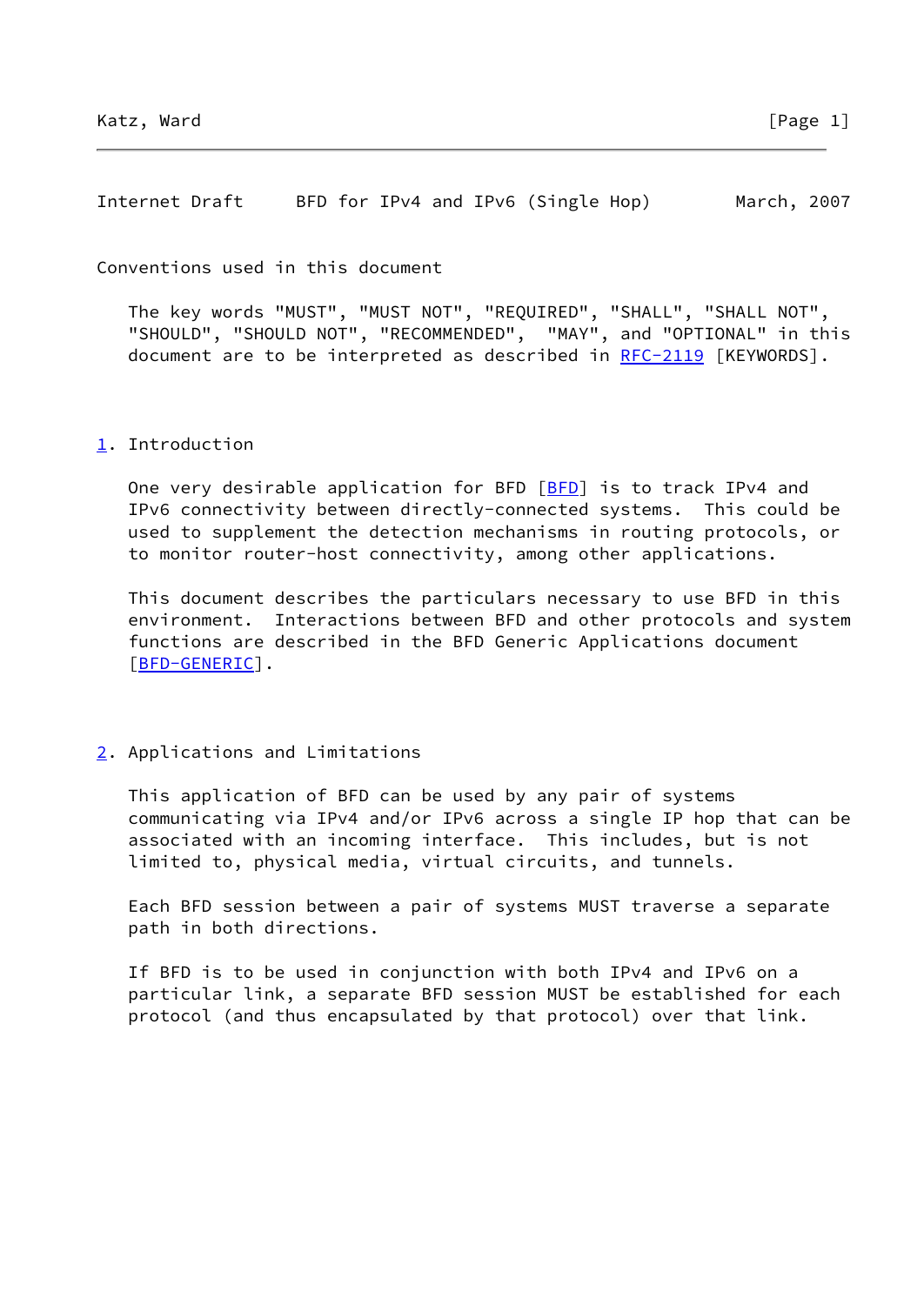Katz, Ward [Page 2]

Internet Draft BFD for IPv4 and IPv6 (Single Hop) March, 2007

## <span id="page-2-0"></span>[3](#page-2-0). Initialization and Demultiplexing

 In this application, there will be only a single BFD session between two systems over a given interface (logical or physical) for a particular protocol. The BFD session must be bound to this interface. As such, both sides of a session MUST take the "Active" role (sending initial BFD Control packets with a zero value of Your Discriminator) and any BFD packet from the remote machine with a zero value of Your Discriminator MUST be associated with the session bound to the remote system, interface, and protocol.

# <span id="page-2-1"></span>[4](#page-2-1). Encapsulation

# <span id="page-2-2"></span>[4.1](#page-2-2). BFD for IPv4

 In the case of IPv4, BFD Control packets MUST be transmitted in UDP packets with destination port 3784, within an IPv4 packet. The source port MUST be in the range 49152 through 65535. The same UDP source port number MUST be used for all BFD Control packets associated with a particular session. The source port number SHOULD be unique among all BFD sessions on the system. If more than 16384 BFD sessions are simultaneously active, UDP source port numbers MAY be reused on multiple sessions, but the number of distinct uses of the same UDP source port number SHOULD be minimized. An implementation MAY use the UDP port source number to aid in demultiplexing incoming BFD Control packets, but ultimately the mechanisms in [[BFD](#page-5-0)] MUST be used to demultiplex incoming packets to the proper session.

 BFD Echo packets MUST be transmitted in UDP packets with destination UDP port 3785 in an IPv4 packet. The setting of the UDP source port is outside the scope of this specification. The destination address MUST be chosen in such a way as to cause the remote system to forward the packet back to the local system. The source address MUST be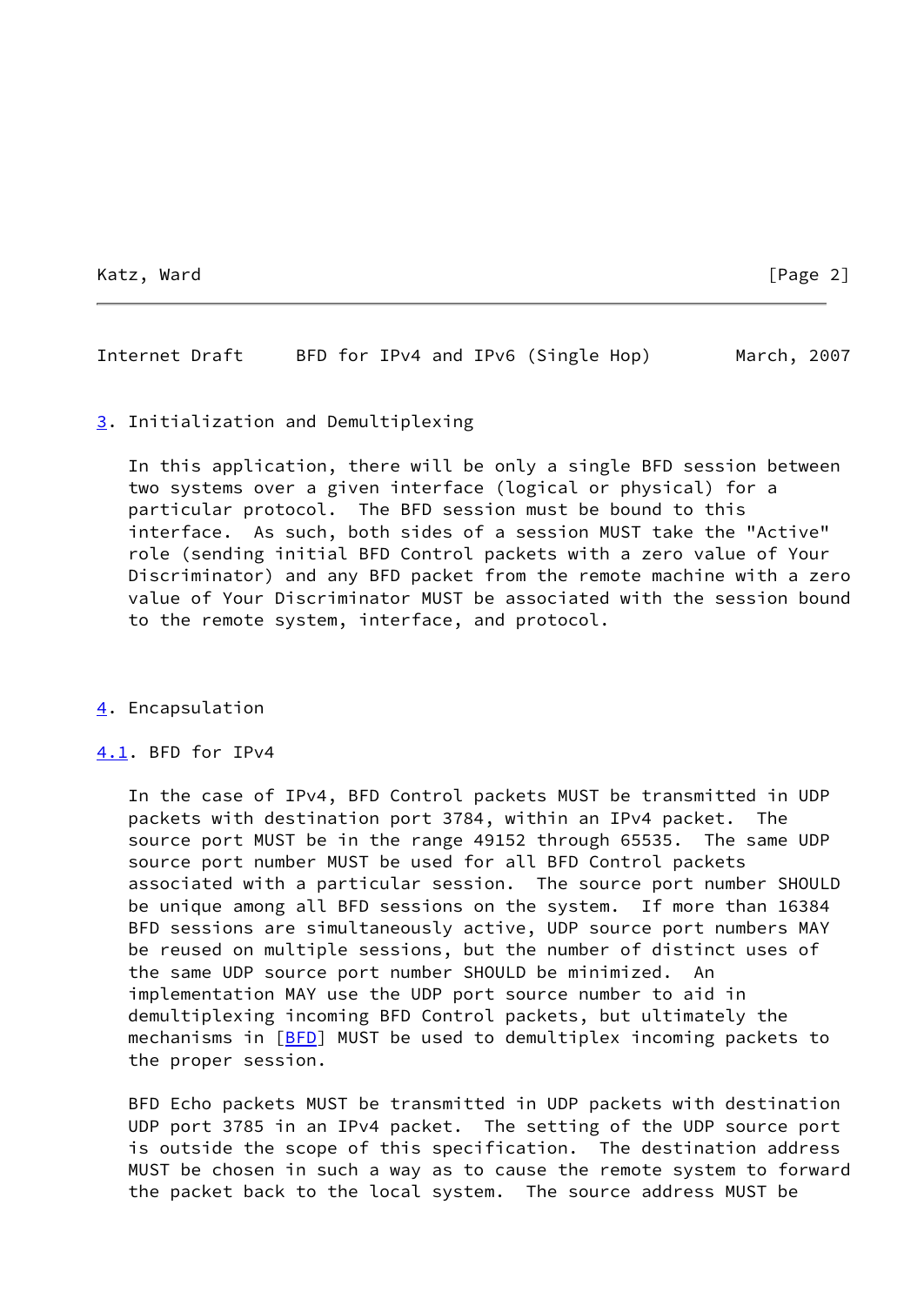chosen in such a way as to preclude the remote system from generating ICMP Redirect messages. In particular, the source address MUST NOT be part of the subnet bound to the interface over which the BFD Echo packet is being transmitted.

#### <span id="page-3-0"></span>[4.2](#page-3-0). BFD for IPv6

 In the case of IPv6, BFD Control packets MUST be transmitted in UDP packets with destination port 3784, within an IPv6 packet. The source port MUST be in the range 49152 through 65535. The same UDP source port number MUST be used for all BFD Control packets

Katz, Ward [Page 3]

Internet Draft BFD for IPv4 and IPv6 (Single Hop) March, 2007

 associated with a particular session. The source port number SHOULD be unique among all BFD sessions on the system. If more than 16384 BFD sessions are simultaneously active, UDP source port numbers MAY be reused on multiple sessions, but the number of distinct uses of the same UDP source port number SHOULD be minimized. An implementation MAY use the UDP port source number to aid in demultiplexing incoming BFD Control packets, but ultimately the mechanisms in [[BFD](#page-5-0)] MUST be used to demultiplex incoming packets to the proper session.

 BFD Echo packets MUST be transmitted in UDP packets with destination UDP port 3785 in an IPv6 packet. The setting of the UDP source port is outside the scope of this specification. The source and destination addresses MUST both be associated with the local system. The destination address MUST be chosen in such a way as to cause the remote system to forward the packet back to the local system.

# <span id="page-3-1"></span>[5](#page-3-1). TTL/Hop Count Issues

 If BFD authentication is not in use on a session, all BFD Control packets for the session MUST be sent with a TTL or Hop Count value of 255. All received BFD Control packets that are demultiplexed to the session MUST be discarded if the received TTL or Hop Count is not equal to 255. A discussion of this mechanism can be found in [[GTSM\]](#page-5-2).

 If BFD authentication is in use on a session, all BFD Control packets MUST be sent with a TTL or Hop Count value of 255. All received BFD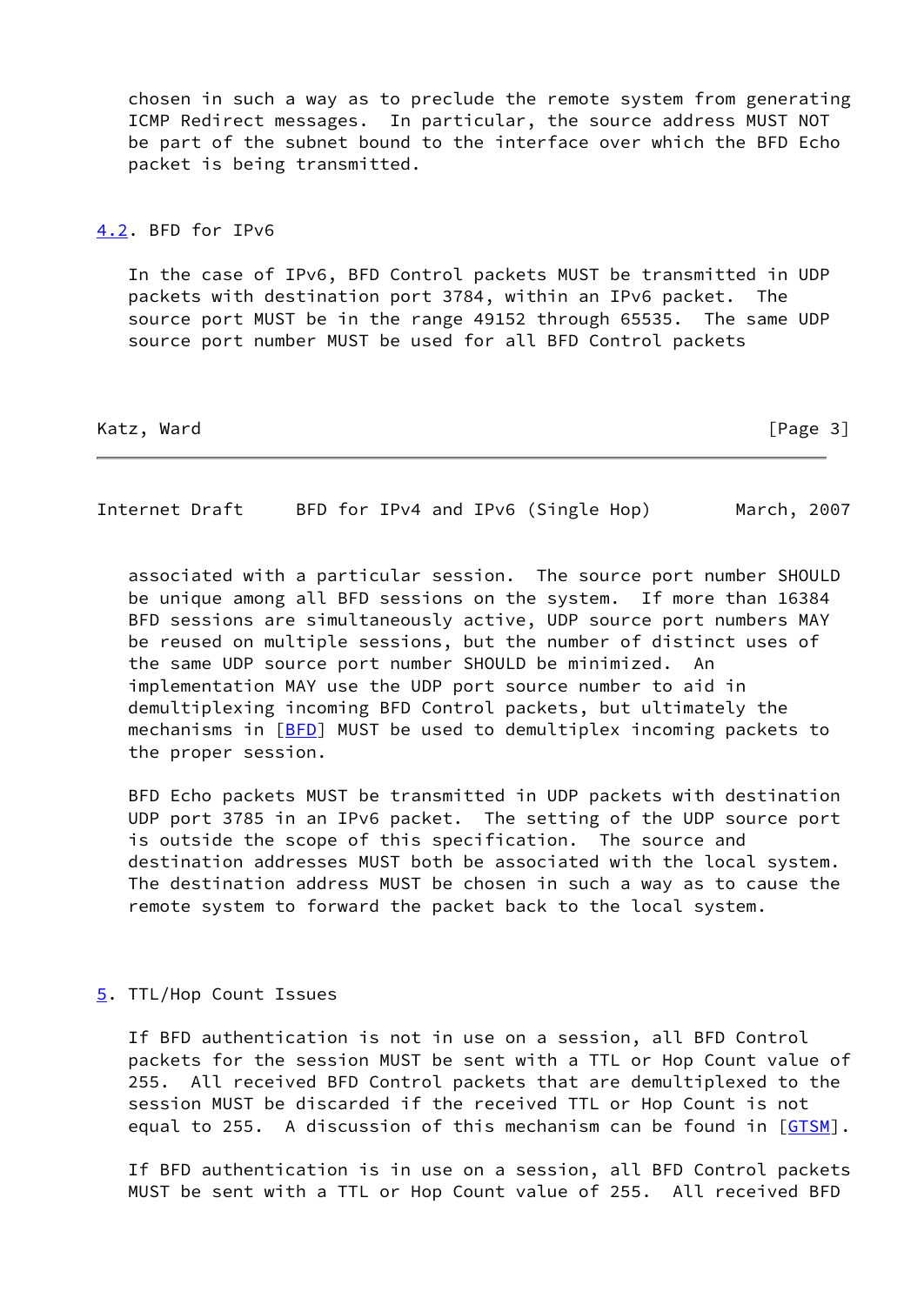Control packets that are demultiplexed the session MAY be discarded if the received TTL or Hop Count is not equal to 255.

 In the context of this section, "authentication in use" means that the system is sending BFD control packets with the Authentication bit set and with the Authentication Section included, and that all unauthenticated packets demultiplexed to the session are discarded, per the BFD base specification.

Katz, Ward [Page 4]

Internet Draft BFD for IPv4 and IPv6 (Single Hop) March, 2007

<span id="page-4-0"></span>[6](#page-4-0). Addressing Issues

 On a subnetted network, BFD Control packets MUST be transmitted with source and destination addresses that are part of the subnet (addressed from and to interfaces on the subnet.)

 On an addressed but unsubnetted point-to-point link, BFD Control packets MUST be transmitted with source and destination addresses that match the addresses configured on that link.

 On an unnumbered point-to-point link, the source address of a BFD Control packet MUST NOT be used to identify the session. This means that the initial BFD packet MUST be accepted with any source address, and that subsequent BFD packets MUST be demultiplexed solely by the My Discriminator field (as is always the case.) This allows the source address to change if necessary. If the received source address changes, the local system MUST NOT use that address as the destination in outgoing BFD Control packets; rather it MUST continue to use the address configured at session creation. An implementation MAY notify the application that the neighbor's source address has changed, so that the application might choose to change the destination address or take some other action. Note that the TTL/Hop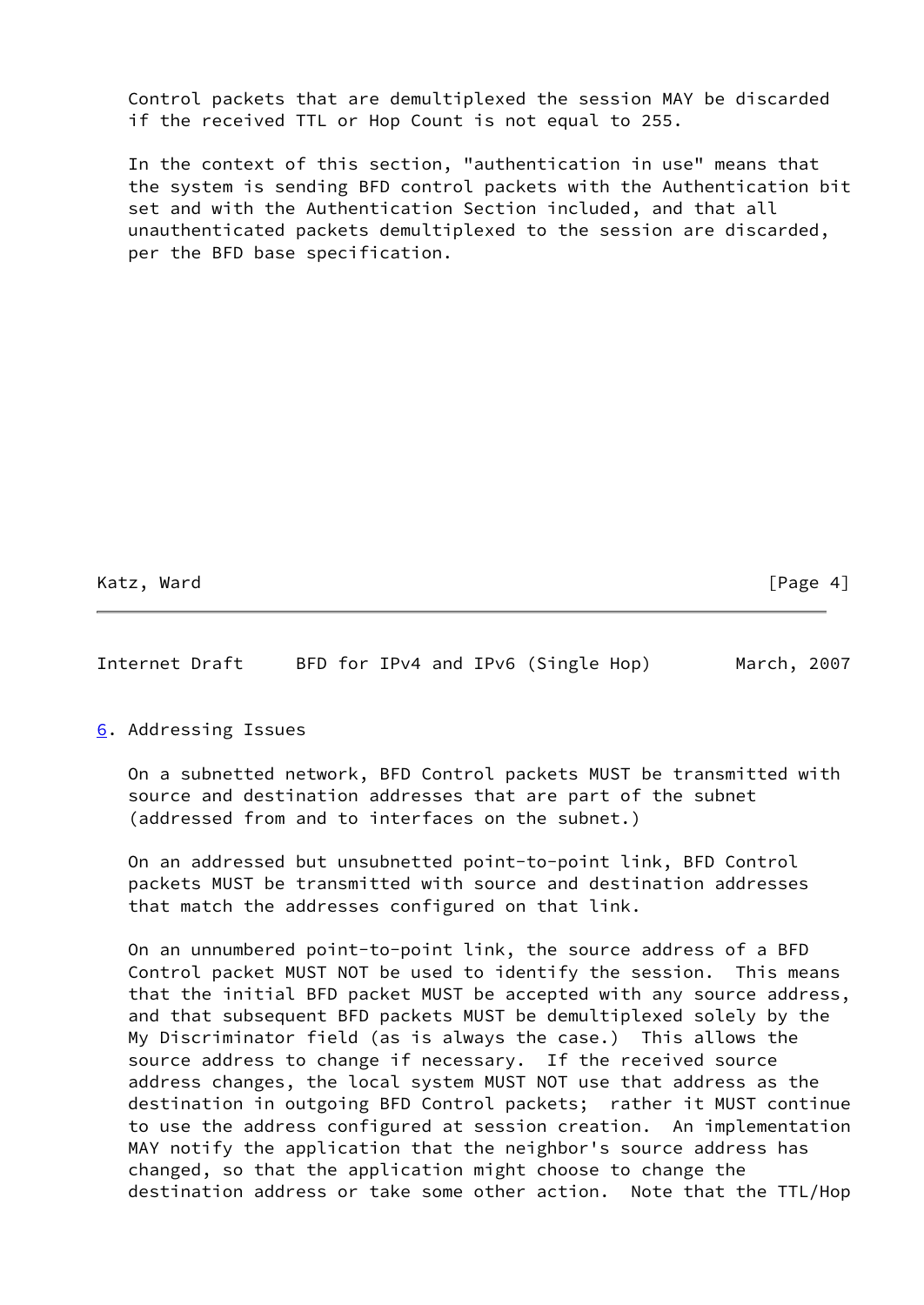Count check described in [section 5](#page-3-1) (or the use of authentication) precludes the BFD packets from having come from any source other than the immediate neighbor.

<span id="page-5-3"></span>[7](#page-5-3). BFD for use with Tunnels

 A number of mechanisms are available to tunnel IPv4 and IPv6 over arbitrary topologies. If the tunnel mechanism does not decrement the TTL or hop count of the network protocol carried within, the mechanism described in this document may be used to provide liveness detection for the tunnel. The BFD Authentication mechanism SHOULD be used and is strongly encouraged.

Internet Draft BFD for IPv4 and IPv6 (Single Hop) March, 2007

Normative References

- <span id="page-5-0"></span> [BFD] Katz, D., and Ward, D., "Bidirectional Forwarding Detection", [draft-ietf-bfd-base-06.txt,](https://datatracker.ietf.org/doc/pdf/draft-ietf-bfd-base-06.txt) March, 2007.
- <span id="page-5-1"></span> [BFD-GENERIC] Katz, D., and Ward, D., "Generic Application of BFD", [draft-ietf-bfd-generic-03.txt,](https://datatracker.ietf.org/doc/pdf/draft-ietf-bfd-generic-03.txt) March, 2007 .
- <span id="page-5-2"></span> [GTSM] Gill, V., et al, "The Generalized TTL Security Mechanism (GTSM)", [RFC 3682](https://datatracker.ietf.org/doc/pdf/rfc3682), February 2004.
- [KEYWORD] Bradner, S., "Key words for use in RFCs to Indicate Requirement Levels", [RFC 2119](https://datatracker.ietf.org/doc/pdf/rfc2119), March 1997.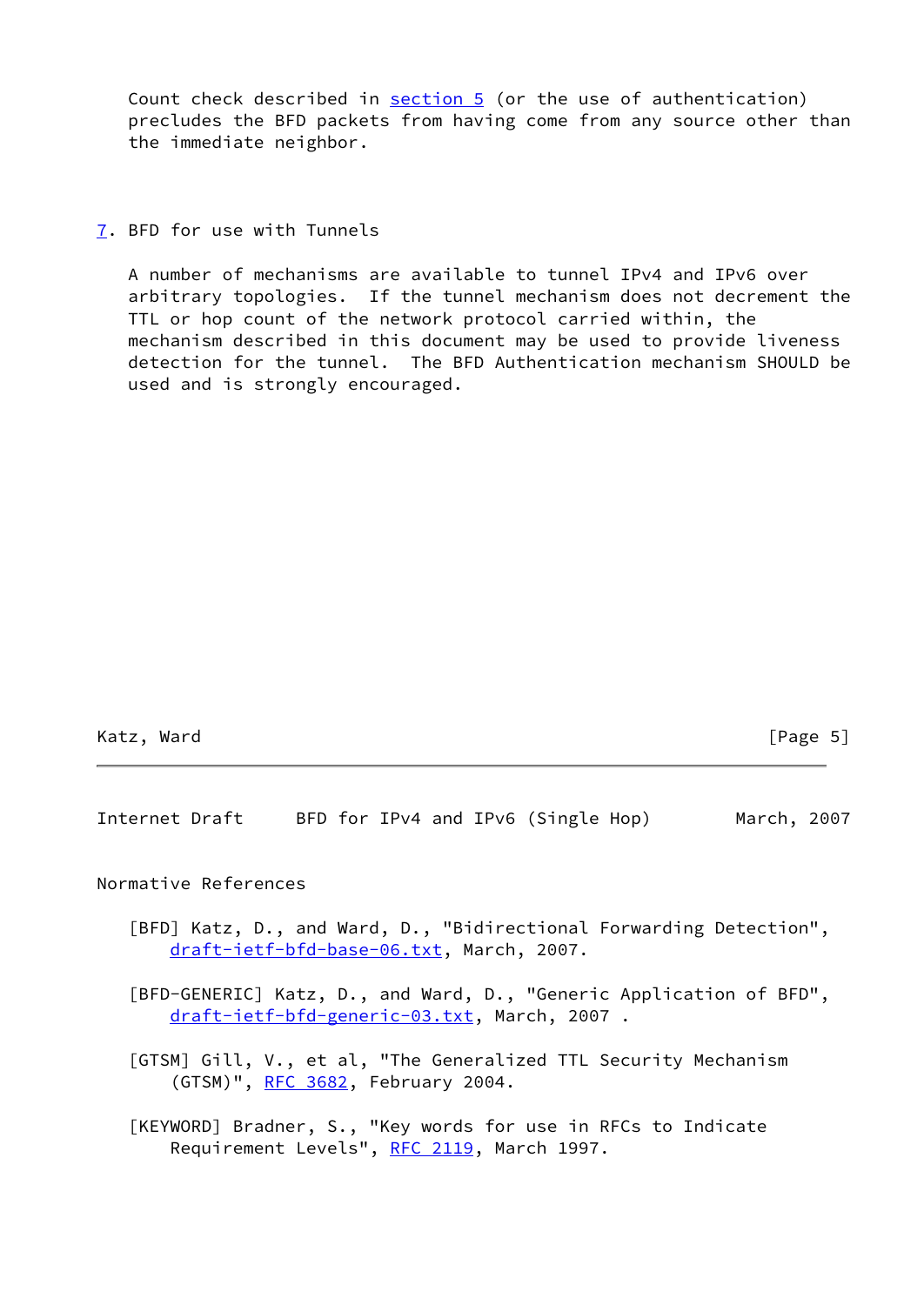#### Security Considerations

 In this application, the use of TTL=255 on transmit and receive is viewed as supplying equivalent security characteristics to other protocols used in the infrastructure, as it is not trivially spoofable. The security implications of this mechanism are further discussed in [\[GTSM](#page-5-2)].

 The security implications of the use of BFD Authentication are discussed in [\[BFD](#page-5-0)].

 The use of the TTL=255 check simultaneously with BFD Authentication provides a low overhead mechanism for discarding a class of unauthorized packets and may be useful in implementations in which cryptographic checksum use is susceptable to denial of service attacks. The use or non-use of this mechanism does not impact interoperability.

## IANA Considerations

This document has no actions for IANA.

# Katz, Ward [Page 6]

Internet Draft BFD for IPv4 and IPv6 (Single Hop) March, 2007

Authors' Addresses

 Dave Katz Juniper Networks 1194 N. Mathilda Ave. Sunnyvale, California 94089-1206 USA Phone: +1-408-745-2000 Email: dkatz@juniper.net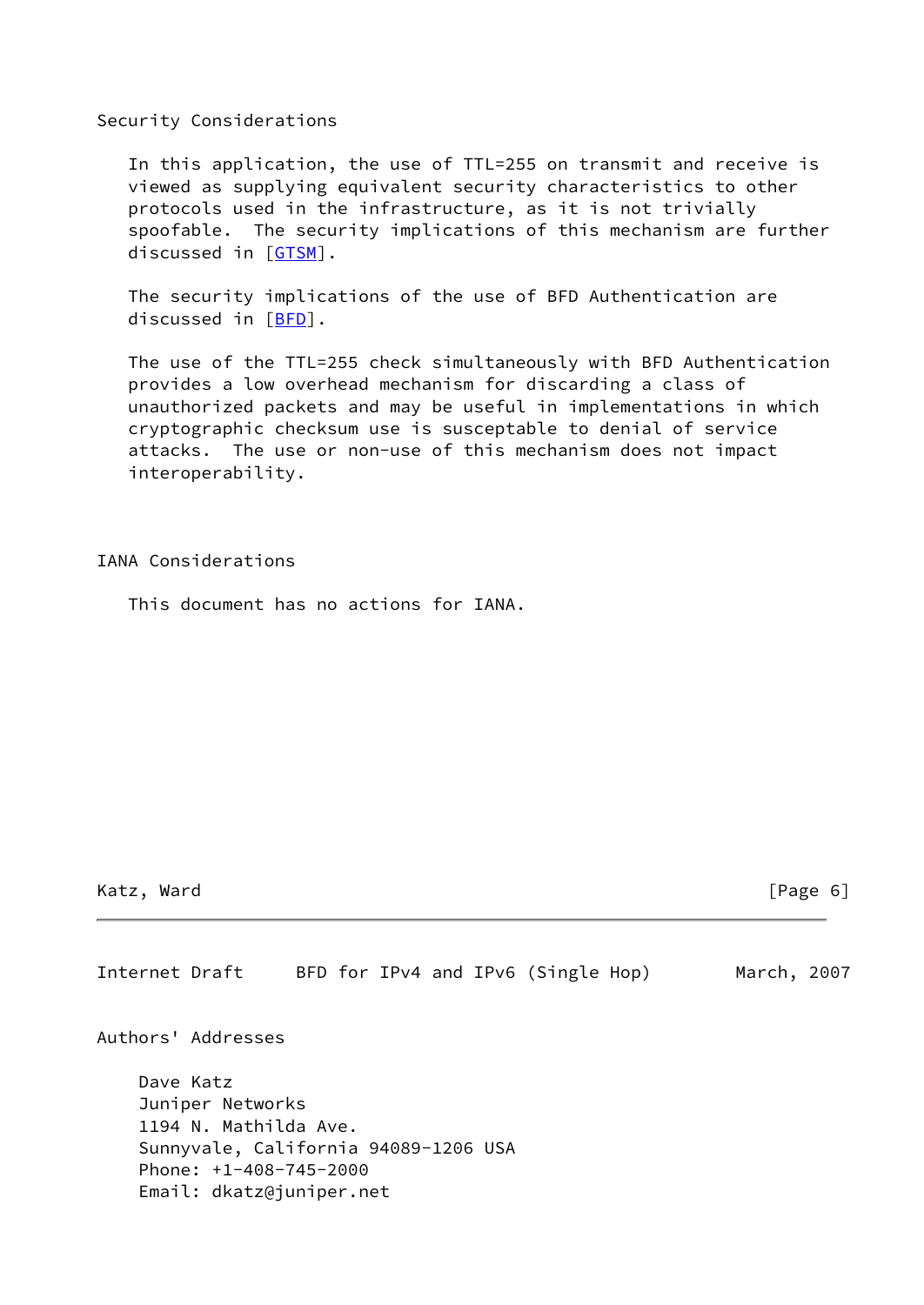Dave Ward Cisco Systems 170 W. Tasman Dr. San Jose, CA 95134 USA Phone: +1-408-526-4000 Email: dward@cisco.com

Changes from the previous draft

 This is a reissue of the previous version. There are only minor editorial changes.

IPR Disclaimer

 The IETF takes no position regarding the validity or scope of any Intellectual Property Rights or other rights that might be claimed to pertain to the implementation or use of the technology described in this document or the extent to which any license under such rights might or might not be available; nor does it represent that it has made any independent effort to identify any such rights. Information on the procedures with respect to rights in RFC documents can be found in [BCP 78](https://datatracker.ietf.org/doc/pdf/bcp78) and [BCP 79](https://datatracker.ietf.org/doc/pdf/bcp79).

 Copies of IPR disclosures made to the IETF Secretariat and any assurances of licenses to be made available, or the result of an attempt made to obtain a general license or permission for the use of such proprietary rights by implementers or users of this specification can be obtained from the IETF on-line IPR repository at <http://www.ietf.org/ipr>.

 The IETF invites any interested party to bring to its attention any copyrights, patents or patent applications, or other proprietary rights that may cover technology that may be required to implement this standard. Please address the information to the IETF at ietf ipr@ietf.org.

Katz, Ward [Page 7]

Internet Draft BFD for IPv4 and IPv6 (Single Hop) March, 2007

Full Copyright Notice